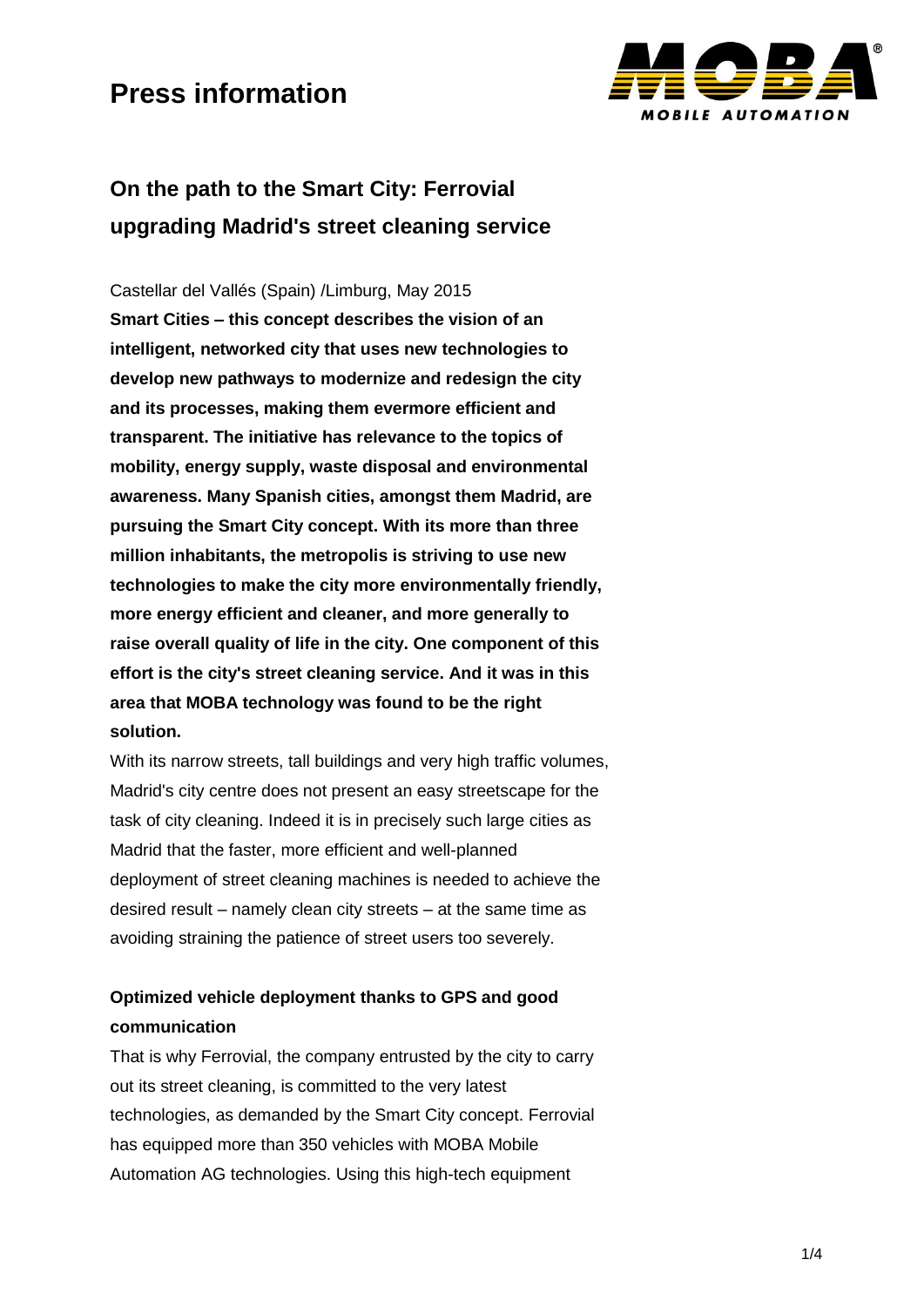

each individual vehicle can be located at all times using GPS. This allows vehicles to be deployed flexibly, reducing down time and avoiding long detours, thus increasing their productivity. This makes fleet management substantially easier and more efficient, while networking allows the smooth running of the city's street cleaning. In addition, an audio system allows the dispatch centre to communicate directly with each individual driver. "This saves us a lot of money that we would otherwise have had to put into an ultra-shortwave radio system. And with it we no longer have to provide a telephone for each driver: and we can be sure it is used only for work-related telephone conversations, as users can dial only pre-set numbers", explains Carlos Martín, Ferrovial's Director of Technology.

About 50 of the vehicles have been equipped with an additional communication computer, which allows its users to record incidents during their deployment. When, for example, a street cannot be cleaned because it is blocked off by parked vehicles, the computer sends the data in real time to the Internet-based MAWIS U2.0 fleet management software located at Ferrovial's operations centre. These data can be read by the relevant person in the office at any time, who can thus respond quickly and flexibly to such situations as vehicle breakdowns or blocked streets, adjusting the deployment plan for his or her vehicles appropriately.

#### **Sensor data as proof of work**

In addition, the MOBA system records the incoming signals from the sensors which relate the work situation of the relevant machine, showing whether the machine is simply travelling, is sweeping the street, or cleaning the road surface using water. "For us these data provide us with a proof of work completed. Because the contracts we have with the city of Madrid set out our duties very precisely. The data allow us to prove that we are completing our tasks according to contract", explains Carlos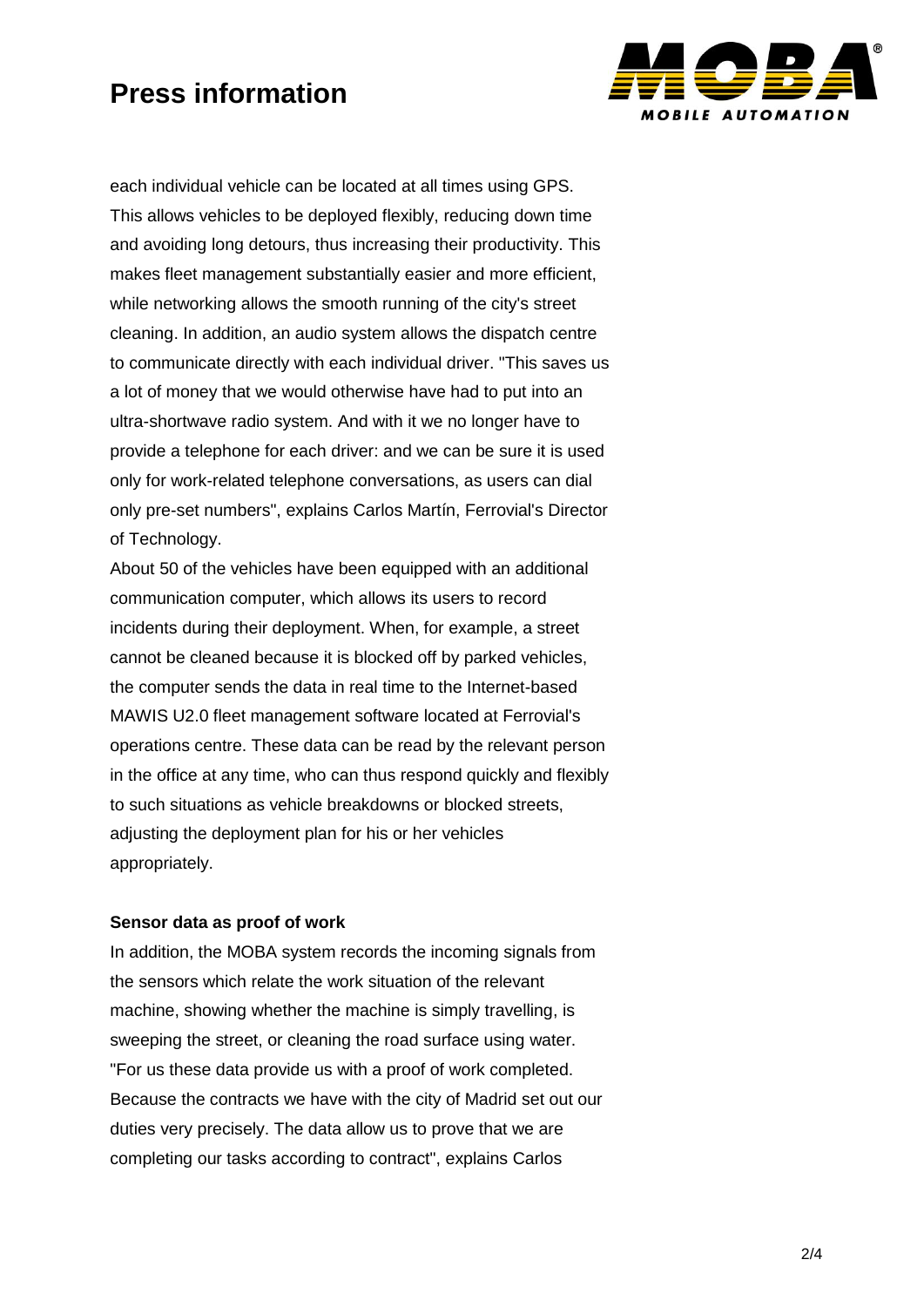

Martín. Because our business can face severe financial penalties if we fail to fulfil our contractual duties. Ferrovial does not just obtain proofs of work completion from the system, it also uses it to continuously optimize how it deploys its machines. Ferrovial can use this data to evaluate and improve the routes and deployment plan of each individual machine. It also allows us to substantially improve and simplify overall fleet management, as each machine can be deployed far more efficiently. "We're more than happy with the technology. We deploy our machines all over the city and our ability to record their positions and to communicate with them works seamlessly everywhere, whether they're working in narrow streets surrounded by high buildings or on the city's broad avenues", says Carlos Martín. Ferrovial's MAWIS U2.0 software, in which all data are saved and managed, is connected up with the Madrid Smart City Platform to allow the municipality to use the data too. That is how the system actively contributes to coming another step closer to the goal of making Madrid a Smart City.

### **About MOBA**

With over 40 years of experience, MOBA has grown to become a world leader in developing and manufacturing mobile electronics, identification systems and weighing technology for construction machinery and waste disposal vehicles. MOBA is also a successful system specialist and OEM supplier in the field of mobile automation. With its headquarters in Limburg, Germany, and branch offices in Dresden, Langenlonsheim and Merenberg, MOBA has eleven subsidiaries and company stakes worldwide that together with an international dealer network, ensures that the company is represented in the major global growth markets. Over the last decade the company's turnover increased from 26 million euros in 2004 to more than 54 million euros in 2014 with employee numbers growing from 210 in 2004 to 482 in 2014.